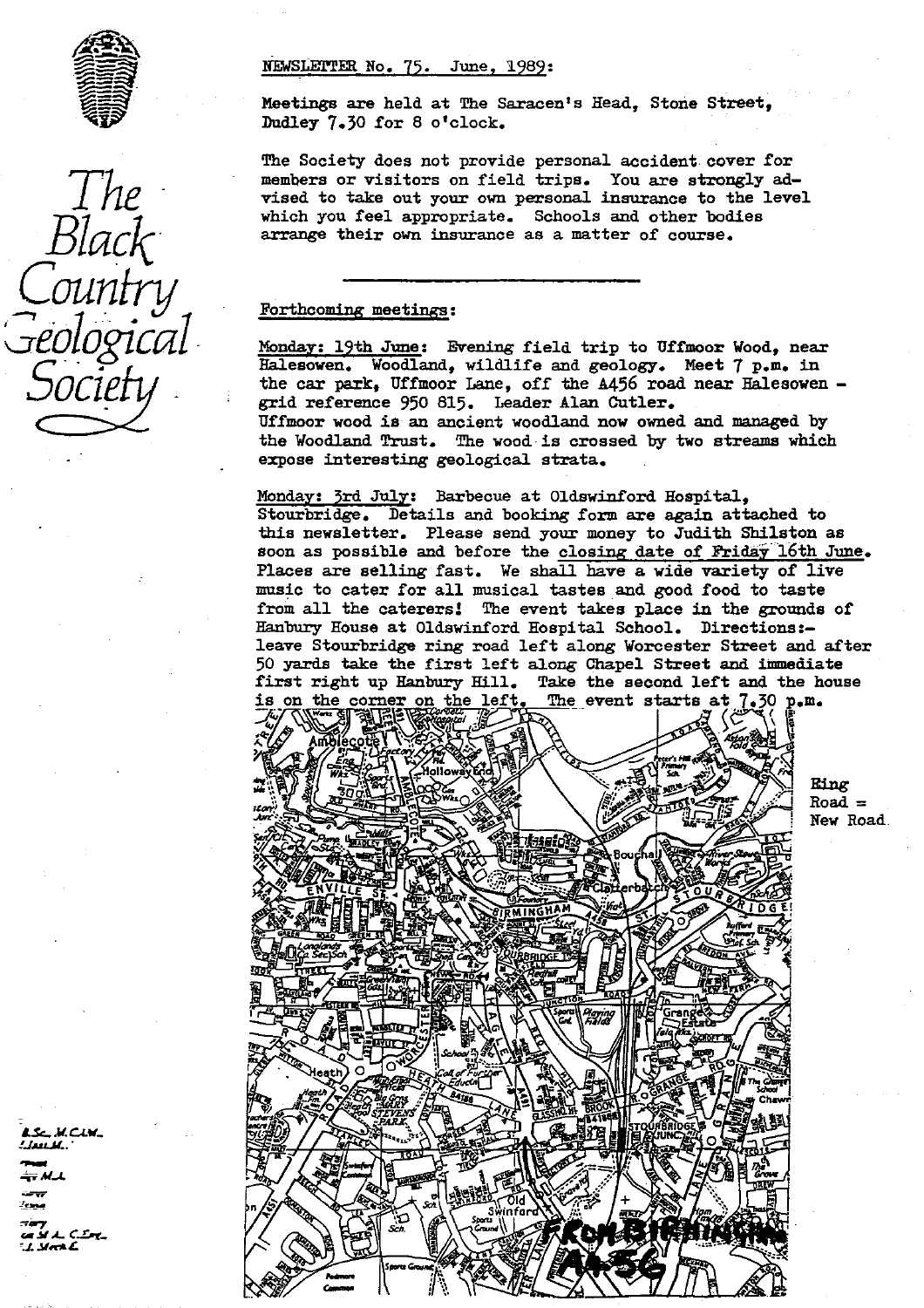Sunday: 17th September: Field Meeting Warwickshire.... Southam Quarry and Burton Dassett Hills. Leader - John Crossling, Keeper of Geology at Warwickshire Museum. Meet 10 a.m. at the Market Place, Warwick at the rear of the Warwickshire Museum. The meeting will start with a short tour of the museum and an introduction to Warwickshire geology. Southam quarry is a few miles east of Warwick and is in the Blue Lias (Lower Lias). Its inter**bedded** limestones and clays are worked for cement.

Burton Dassett **Mills** are Middle Lias and include the Marlstone Rook bed, a ferruginous limestone which forms a distinctive outcrop due to its relevant hardness. It was quarried in the area for iron making.

John Crossling promises that both sites are VERY GOOD for COLLECTING FOSSILS.

**Monday:** 2nd October: Lecture by Dr. Ken Addison "The Age and Nature of Glaciation in North Wales: a modern Interpretation."

North Wales and. its glaciation has always interested geologists and it is a classic area where the ideas of glaciation were first worked out by geologists in the last century. Dr. Addison has studied the area in detail and his lecture will describe the latest **thinking** on the subject. Dr. Addison is senior lecturer at St. Peter's College, Oxford and at Wolverhampton Polytechnic. He has worked extensively in the glaciers and icefields of Alaska, Norway and Switzerland, and has made a special study of glaciation in North Wales,

Sunday: 29th October: Field Meeting to the Wrekin. Leader: Dr. Alan Wright of Birmingham University. Meet 10.30 a.m. at the entrance to the old quarries at Buckatree Glen opposite Buckatree Hotel on the west side of the Ercall. To get there, leave the M54 at its end (exit 7), turn left, then sharp left at the Forest Glen cafe.

The **Wrekin-Ercall** area is one of the international sections for the boundary between the Precambrian and Cambrian. Dr. Wright has been working on this boundary and is publishing a paper on his results. He will be able to update members on his findings.

Monday: 4th December: Lecture on

gold. "Very precious metals in the British Isles" by R. Ixer of Birmingham University.

January, 1990: Lecture by Spencer Mather "Minerals and their environment in Southern Norway".

Spencer comes from the West Midlands, but has spent over 20 years as a mining engineer/ geologist in Norway. He has an extensive mineral collection, and has also written a textbook (for the Norwegians) on Norway's mineralogy.

February, 1990: A.G.M. followed by an illustrated talk "Geology in Kenya" by Sheila Pitts. This will describe her recent visit to Kenya.

March, 1990: Lecture "Geology and Mineralogy of the Caldbeck Fells in Cumbria" by Dr. R.J. King, Curator of the John Moore Museum, Tewkesbury, formerly of the National-Museum of Wales.

## Editorial :

 $= 2 -$ 

We hear and see so much about the forthcoming National Curriculum. What of geology in schools? Still existing as a minority **op**tional subject but also making its appearance amongst the broad range of topics included in the "balanced science" curriculum. For the first time the "pure sciences" have been directed to include not only earth science but environmental sciences in their lower and upper secondary school curricula. Topics include rock structures, rock formation, land forms, vulcanism, plate tectonics, fossils and geological time. The benefits to geology could be substantial as every student will encounter some aspect of geological science in his or her school career as opposed to the present small minority and geology will have an established slot amongst the other sciences, thereby giving it improved status. Maybe we shall see some pure science teachers at our lectures and field meetings. I hope so! Until now geology in schools has been very much an addition to geography departments but the future may see a blurring of the boundaries between geography, geology and the pure sciences.

**Monday 13th** February: Yellowstone and Yosemite - Two Great National Parka - by Paul Shilston: The USA has many National Parks with a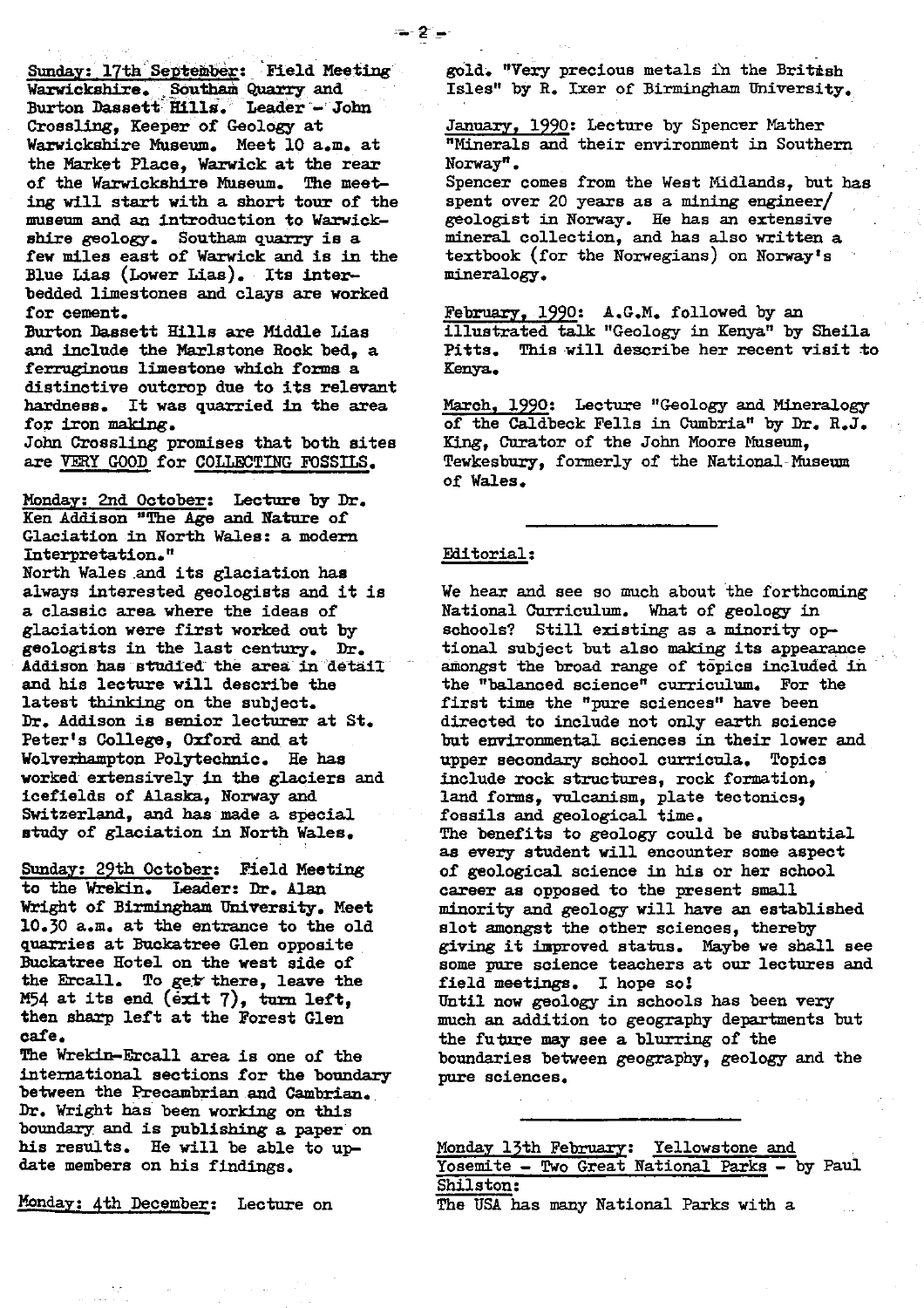geological background, and the ones described in this talk are two of the most interesting.

-3--

YELLOWSTONE is sited on one of the Earth's "hot-spots" and has a great range of geothermal features, geysers, hot springs, fumaroles and mud pots. When early explorers brought back stories of these amazing sights people scarcely believed them, but eventually a US survey party under the geologist Ferdinand Hayden confirmed their **existence** and in 1872 Yellowstone was declared a National Park - the first in the USA, in fact the first in the world. **All** the geothermal features have their origin in the active source of heat relatively near the earth's surface, but they take several forms, such as:- \*hot springs, where hot or boiling water flows continuously.

'-<sup>F</sup>raud pots, where there is not eno**ugh** water for a hot spring,

\*geysers, which are quiet and then explode with steam and boiling water at regular intervals.

\*fumaroles, which emit only gas or vapour.

The talk showed examples of all these, though of course the geysers were the most spectacular. Best of all was Grand Geyser (aptly named) which erupts 200 feet into the air, and lasts for over 15 minutes.

Other spectacular features of Yellowstcne include the Mammoth Terraces which are a series of travertine pools and terraces formed by hot lime-rich water springs reaching the surface and evaporating.

YOSEMITE is quite different - it consists almost entirely of masses of granite in the form of plutons, which were formed deep underground about 80 million years ago. There are some 100 separate plutons, and with the average pluton size around 10 square miles, they virtually fill the area.

As the country rock above the granite was eroded, the reduction of pressure caused the granite to separate into layers, rather like onion-skin **weathering,** and this finally led to the **domeshaped** mountains now so characteristic of Yosemite.

Glaciation during the ice age scoured the surfaces of the granite masses, and there has not been enough time since for vegetation to gain a hold, so the impression of Yosemite is of a whole landscape of these rounded, bare granite domes.

The talk showed and described these<br>features - then ended with an ascent of Half-Dome, the most spectacular sight in a spectacular area.

Quaternary Research Association visit to Dudley, Thursday 6th April, 1989:

One memorable week this Spring saw not only the Murchison Symposium's historical outing to Dudley, but also a visit to the borough by the Quaternary Research Association durin its 25th anniversary field meeting. The party, comprising some sixty Quaternary specialists from all over Britain, was led by Professor **Coops** of Birmingham University and Dr. Horton of the BGS. Two stops were made in the borough, the firs on top of **Mucklow** Hill, Quinton, on the Halesowen side of the M5 (50992 847), the second at the site of the old sand pit near the River Stour at Amblecote (50895 855). The Quinton site, previously unknown to members of BCGS, is one of the most important Pleistocene sites in the West Midlands. There are no visible exposures, but deposits were proved during site investigation for the M5 motorway 01970, and further excavations and mapping were carried out by the BGS soon afterwards. Two **continuously** sampled boreholes were also sunk to examine the sequence. The results of this research have only been published this April - in the West Midlands Field Guide produced for the QBA meeting. The importance of the Quinton site is that three Pleistocene deposits are recorded, two glacial, with an intervening interglacial one. The latter comprises silts and clays with abundant plant debris and has bee dated Hoxnian in age. This Hoxnian material was deposited by a river whose incised 'V' shaped channel cut down into the older underlying glacial deposits and the **Halesowe-**Beds of the Carboniferous beneath. The Quinton sequence apparently contradicts the interpretation of sequences found elsewhere\*by the QRA at its April meeting, although it was conceded that at least three cored boreholes, each 120' deep, are needed to help to elucidate the sequence. It was suggested in the field that Dudley should co-operate in this venture, but it is unlikely that the borough would fund such a project **on the** basis of scientific research, no matter how noble the cause. At the Amblecote site, opened for the occasion by its owners, West Midland Gas, Professor Coope, oblivious to the incessant rain, regaled on the excavations by Professor Botton early this century. These

\*in the Birmingham area. This was one of the major problems discussed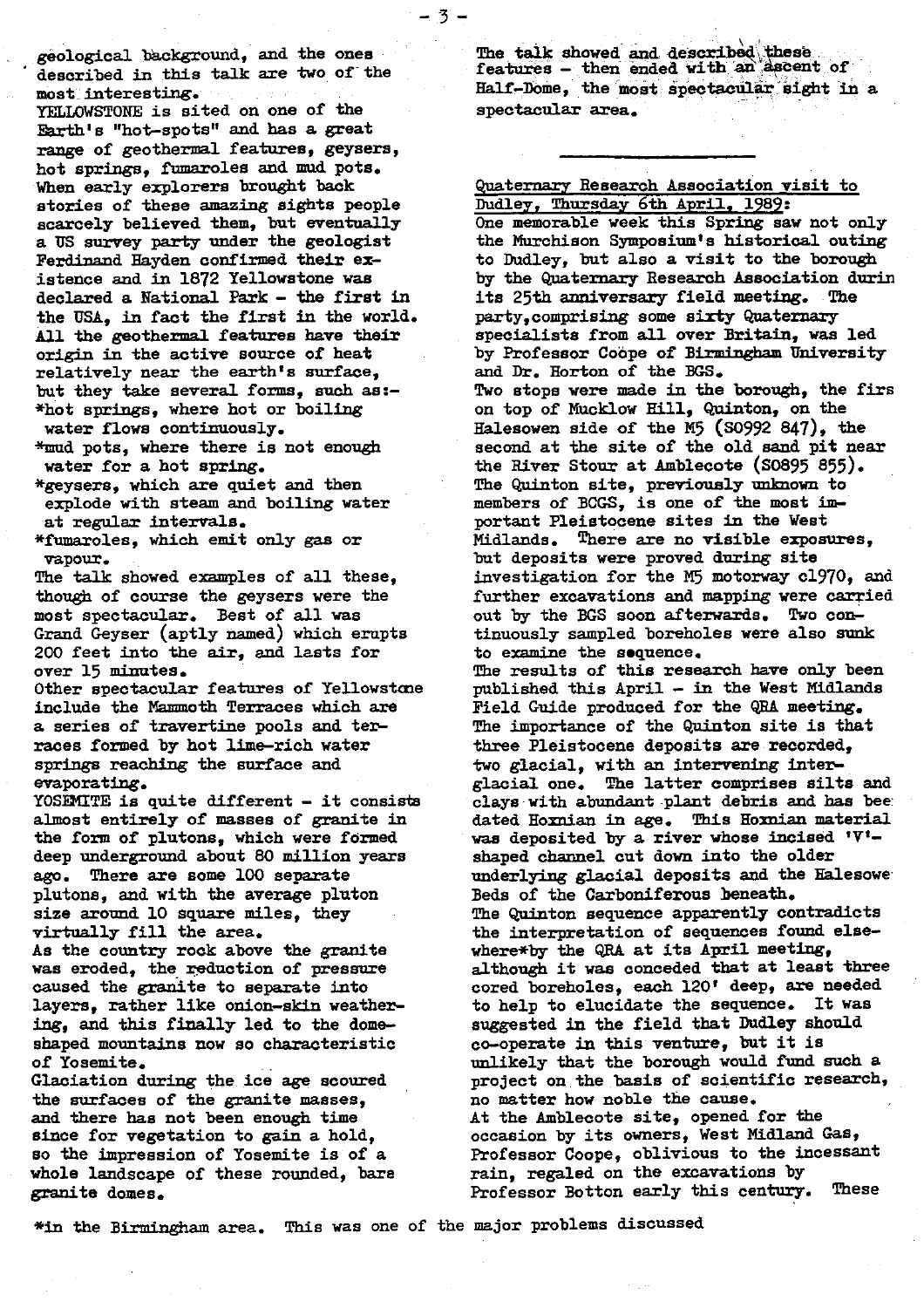excavations produced numerous mammalian<sup>1</sup> eeth and bones, including those of parties mammoth, wooly rhinoceras, plson, large deer -- all tundra-dwelling animals, to gether with those of hippopotamus, which are indicative of warm, interglacial, Mediterranean-type climate. The hippo remains pin-point the  $\tau$ **Stourbridge** gravels as. **being** .of. 1pswichinm age, two stages above the Quinton river deposits. We assess the Taking the Quinton and Stourbridge sites together. Professor Coope was at pains to point out that while rivers flowed at a level equivalent to that a.  $\cdot$  the top of Mucklow Hill (0.D. 700') in $\cdot$ Hoxnian, by the Ipswichian, they had out their way down through 500' of drift and Carboniferous rocks to the level of the Stourbridge terrace  $-$  an enormous amount of erosion, bearing in mind that virtually **no** further downcutting has taken place since the Ipswichian  $-$ <sup>3</sup>  $120,000$  years ago.  $1000 + 14$  and  $100$ 

The enigma of the Quinton and Stour**-**. bridge sites will undoubtedly be the source of controversy and investigation for some time to come. In the meantime, the West Midlands Field Guide can be obtained from its editor Dr. D. H. Keen of Coventry Polytechnic at a modest -price of €5.00.

#### Colin Reid:

Monday 16th January, 1989: Lecture. "A Mineral Hunter in Ireland" by Colin Reid (Keeper of Geology, Dudley Museum and Art Gallery). There are two kinds of mineral hunter the rockbound, or **amateur' collector,** and the professional exploration geologist. Colin began as the-first and went on **to** be the second before being appointed geology curator at Dudley. In this de-

tailed and wide-ranging talk, Colin gave an **in-depth** account of the mineral exploration business in his native Ireland.

Until the 1960's Ireland was thought to be virtually devoid of economically viable mineral deposits. Ironically enough it was not an exploration geo**logist** who discovered Europe's large base metal deposit under the fields of County Heath, but a workman digging a hole for a telegraph pole! The site at May an now produces 2.5 million tons of zinc ore a year and the ore body will not be exhausted for another 30 years.

Success in base metal exploration at Navan. Silvermines, Tynagh and several other sites  $sparse of$  off a major exploration boom in  $\circ$ Ireland and numerous small companies **have** sprung up over the past ten years, exploring for gold, . platinum, . uranium and **other** minerals. Cohn **:spent** *many-* months panning for gold in **the Mourne** Mountains of County Down and explained how a **panning** programme was carried out. The idea is not to find a large amount in the streams but to attempt  $\cdot$ trace the area where the gold remains in the bedrock. **by This method proved very successful** in  $\texttt{Gortin}$  : Co  $\texttt{f:}$  Tyrone: where a gold mine rowne by.Ennex International is now in operation. Unfortunately because of the "Troubles", explosives'cannot:be used, and drilling is the rule of the' dap.

Colin" also . 'described how- he- explored for - **co**<sup>c</sup> in the small (lmile square) Coalisland coalfield-in County Tyrone. **The coal(up to** 9' thick) had been **worked** here for many century but because of the nature of "bell-pit" mining up to 70% of the coal remained. No exploration was carried out after Colin's initial report. He later realised that the main reason for his report was to boost shar prices, and swell the coffers of the company directors! The company he worked for ceased operations in  $N$ . Ireland without sinking a single borehole, yet shares rose from 10p to over one pound each! Colin's lecture finished with a brief dis**cussion** of some of the best mineral **localities** in Northern Ireland for zeolites and **semi-precious** stones, followed by an "excursion"'up **' the** Antrim Coast Road. His

final slide **'was of** the "Giants Seat" at the Giants Causeway - conveniently close to the famous Bushmills Whiskey Distillery which is always a stopping point on geological ex**cursions** to the Antrim Coast. Perhaps the Giants Causeway should be a venue for a future Society field-triple **Society** 'field-trip1

district dist

## BCGS News[:](news:)

#### Moon to Mars Exhibition:

Dudley Museum will be holding an exhibition in the Summer (1st July-12th August) entitlec "From Moon to Mars", covering manned Space Exploration from 1969 - 2009. The exhibition. is based around an Area Museum Service exhibition on "The Apollo Missions". Moon roch mete.o.rites and tektites will be included among the displays. There will also be a lecture series by space experts such as Tim Furness, the BBC Space Correspondent ("The Apollo Crews and Training"), Dave Shayler ("Apollo II"), Dave Hardy ("Space Explora-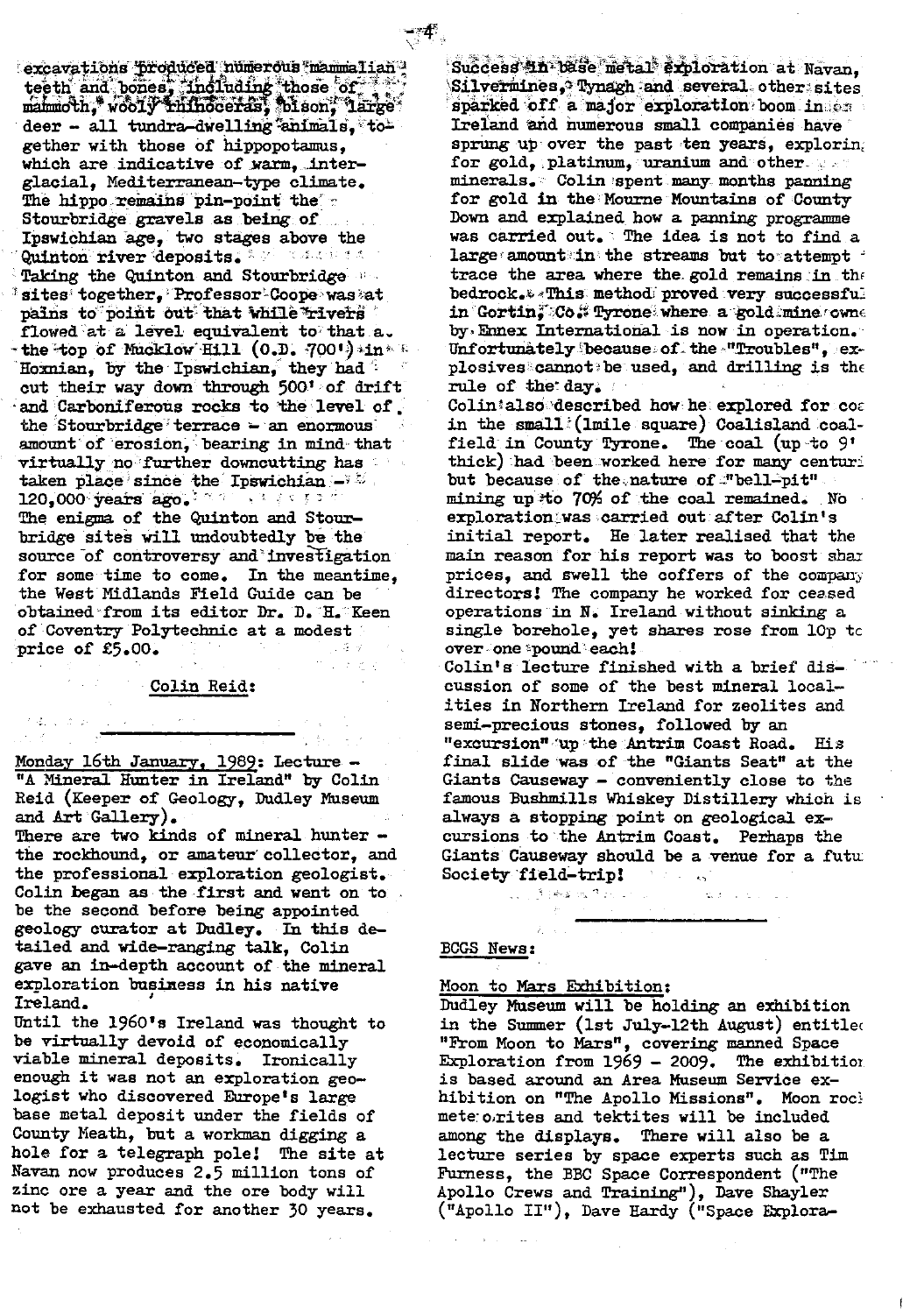$\text{tion -}$  an artists perspective") and Phil Clarke ("The Russian Space Programme"). The exhibition will be opened on 30th June by the astronomer Heather Couper and will climax with a s p ecial evening on 21st July to celebrate the 20th anniversary of the first moon landing. For more details or tickets for the lecture series, contact Colin Reid at Dudley Museum (Tel: 453574).

New texts on Sedimentology:

Techniques in Sedimentology €24.95. Sedimentary Environments and facies **£21.00.**<br>ry of the Earth **£35.95.** Theory of the Earth  $£35.95.$ <br>Basic Analysis  $£20.00.$ Basic Analysis 620.00.<br>Carbonate Sedimentology 620.00. Carbonate Sedimentology (both late 1989) all from Blackwell Scientific Publications Ltd. Osney Mead, Oxford 0X2 OEL.

Medway Mineral and Fossil Fair sponsored by Medway Lapidary and Mineral Society (0795 77745). Sat. 24th June in Upstairs Community Hall, Hempstead Valley Shopping Centre, Gillingham, loam - 5 pm. Admission 50p, children half price. Free parking (Exit 4 on the  $M2$ ).

New leaflet from Dudley NBC Leisure Services "Exploring the Past" - an introduction to the rocks and fossils of the Dudley Area.

A beautifully presented, illustrated leaflet giving details of the following Black Country sites - Wrens Nest, Holloway St. Quarry, Gornal, Doulton's Claypit/Saltwells nature reserve,Rowley Hills and *Barrow Hill,* The Ridge, Wordsley, Cotwall End Valley, Mucklow Hill and the Stour Valley. It includes a map and details of wardens telephone mumbers. Available free from Dudley information centres, museum & library.

FROM THE PAPERS :